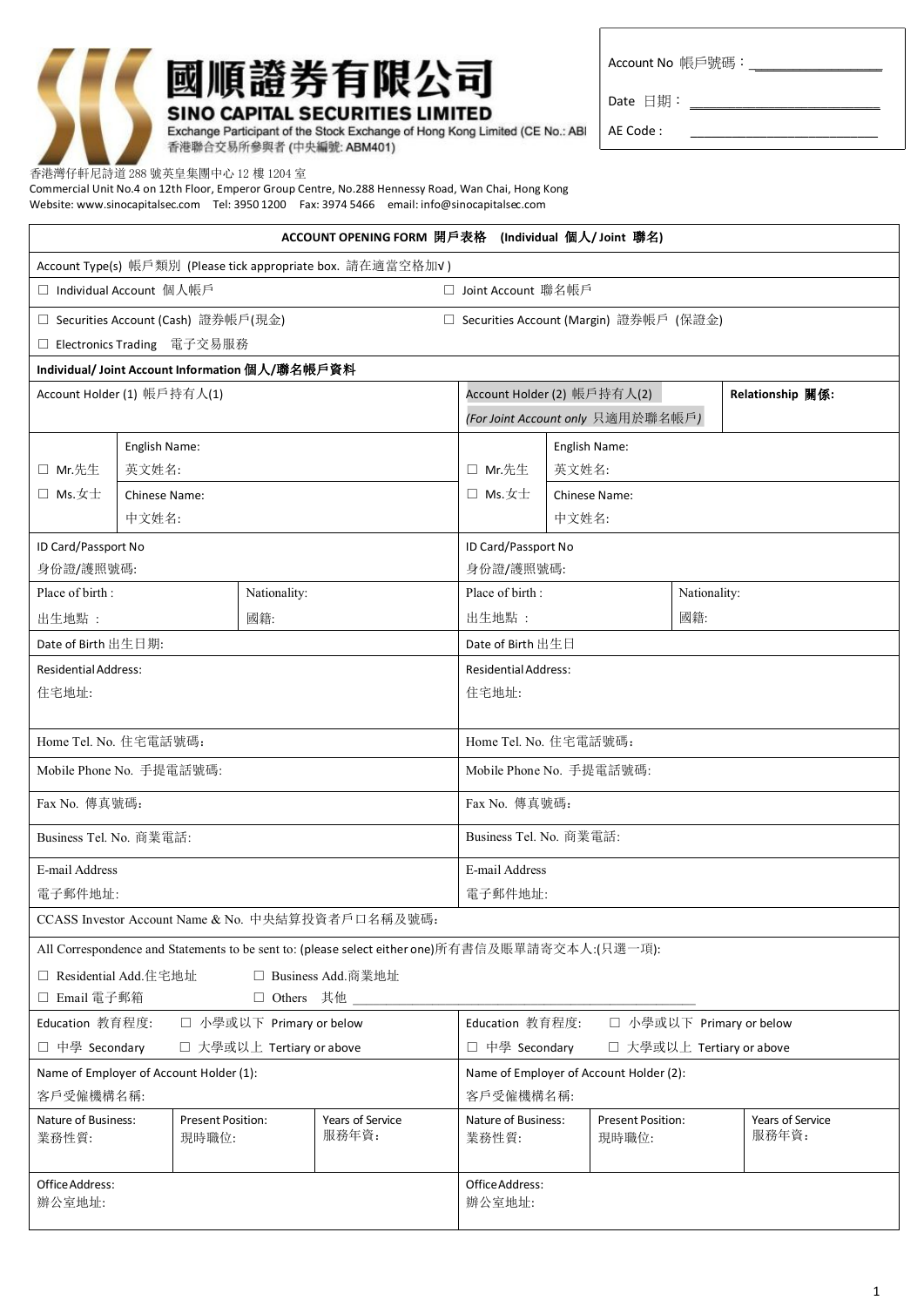| Financial Profile 財務狀況                                                                                                      |                                                                                                                                                      |  |  |  |  |
|-----------------------------------------------------------------------------------------------------------------------------|------------------------------------------------------------------------------------------------------------------------------------------------------|--|--|--|--|
| Annual Income 每年收入 (HK\$港幣):                                                                                                | Income Source 收入來源:                                                                                                                                  |  |  |  |  |
| $\Box$ <\$200,000<br>$\Box$ \$500,001 - \$1,000,000                                                                         | □Salary / Commission 薪金/佣金<br>□ Rental Income 物業租金                                                                                                   |  |  |  |  |
| $\Box$ \$200,000 ~ \$500,000<br>$\square$ >\$1,000,000                                                                      | □ Dividend / Interest 股息/利息<br>□Business Profit 營業利潤                                                                                                 |  |  |  |  |
|                                                                                                                             | □ Others 其他                                                                                                                                          |  |  |  |  |
| Total Net Value of Assets 資產淨值 (HK\$港幣):                                                                                    | Source of Asset 資產來源:                                                                                                                                |  |  |  |  |
| $\Box$ < \$500,000<br>$\Box$ 1,000,001-\$3,000,000                                                                          | □Cash / Deposit 現金/存款<br>□Property 房產                                                                                                                |  |  |  |  |
| $\Box$ \$500,001-\$1,000,000<br>$\Box$ 3,000,001-\$5,000,000                                                                | □Valuable Stock 有價證券<br>□ Others 其他                                                                                                                  |  |  |  |  |
| $\Box$ > HK\$5,000,001                                                                                                      |                                                                                                                                                      |  |  |  |  |
|                                                                                                                             |                                                                                                                                                      |  |  |  |  |
| Client Investment Experience and Objective 客戶投資經驗及目標                                                                        |                                                                                                                                                      |  |  |  |  |
| 投資經驗 Investment Experience                                                                                                  | Investment Products 曾買賣產品                                                                                                                            |  |  |  |  |
|                                                                                                                             |                                                                                                                                                      |  |  |  |  |
| □ 少於 1 年 Less than a year □ 3-10 年 years                                                                                    | □ 股票 Stocks<br>□ 期權 Options                                                                                                                          |  |  |  |  |
| $\square$ 1-3 $\#$ years<br>□ 10年以上 More than 10 years                                                                      | □ 牛熊證 CBBC<br>□ 債券 Bonds                                                                                                                             |  |  |  |  |
|                                                                                                                             | □ 衍生權證 (窩輪) Warrants<br>□ 基金 Funds                                                                                                                   |  |  |  |  |
|                                                                                                                             | □ 期貨 Futures<br>□ Others 其他:                                                                                                                         |  |  |  |  |
| Investment Objective 投資目的:                                                                                                  | Estimated Investment Amount 估計投資金額目的:                                                                                                                |  |  |  |  |
| □ Long Term 長線<br>□ Capital Appreciation 資本增值                                                                               | $\Box$ <\$200,000<br>$\Box$ \$500,001 - \$1,000,000                                                                                                  |  |  |  |  |
| □ Medium Term 中線<br>□ Dividend Yield 股息回報                                                                                   | $\square$ \$1,000,001 - \$3,000,000<br>$\Box$ \$200,000 ~ \$500,000                                                                                  |  |  |  |  |
| □ Short Term 短線<br>□ Hedging 對沖                                                                                             | □ Others 其他                                                                                                                                          |  |  |  |  |
| □ Speculation 投機<br>□Others 其他                                                                                              |                                                                                                                                                      |  |  |  |  |
| Clients Knowledge of Derivative Products 客戶對衍生產品的認識                                                                         |                                                                                                                                                      |  |  |  |  |
|                                                                                                                             |                                                                                                                                                      |  |  |  |  |
| 客戶知悉及明白國順證券有限公司("國順證券")將根據以下的資料以評估客戶是否對衍生工具產品有認識。                                                                           |                                                                                                                                                      |  |  |  |  |
|                                                                                                                             | The Client acknowledges and understands SINO CAPITAL SECURITIES LIMITED ("SINO") will assess whether the Client has adequate knowledge on derivative |  |  |  |  |
| products according to the information the Client provided.                                                                  |                                                                                                                                                      |  |  |  |  |
| □ 1. 客戶曾接受有關衍生產品的培訓或修讀相關課程。The Client underwent training or attended courses on derivative products.                        |                                                                                                                                                      |  |  |  |  |
| □ 2. 客戶現時或過去擁有與衍生產品有關的工作經驗。The Client has current or previous work experience related to derivative products.               |                                                                                                                                                      |  |  |  |  |
| □ 3. 客戶於過去 3年曾執行 5次或以上有關衍生產品的交易, 例如: 衍生權證、牛熊證、結構性產品及交易所買賣基金 等。                                                              |                                                                                                                                                      |  |  |  |  |
|                                                                                                                             | The Client has executed five or more transactions within the past three years in derivative products, e.g. Derivative Warrants, Callable Bull/Bear   |  |  |  |  |
| Contracts, Stock Options, Futures and Options, Commodities, Structured Products, and Exchange Traded Funds, etc.            |                                                                                                                                                      |  |  |  |  |
| □ 4. 本人並未有衍生產品之認識。 I do not have any knowledge of derivative products.                                                      |                                                                                                                                                      |  |  |  |  |
| Identity Declaration 身份聲明                                                                                                   |                                                                                                                                                      |  |  |  |  |
| 1.                                                                                                                          | 客戶是帳戶的最終及唯一實益擁有人,並完全負責為該(等)帳戶運作所發出的一切指示。? The Client is the ultimate and sole beneficial owner(s) of                                                 |  |  |  |  |
| the Account(s) and is fully responsible for all instructions for the operation of the said Account(s)?                      |                                                                                                                                                      |  |  |  |  |
| □ 否 No 如不是,請披露最終權益人。If not, please specify the ultimate beneficial owner(s)<br>□ 是 Yes                                      |                                                                                                                                                      |  |  |  |  |
|                                                                                                                             |                                                                                                                                                      |  |  |  |  |
|                                                                                                                             | 姓名:Name: ____________________身份證/護照號碼_ID/Passport No.______________________ 電話_Phone No.:________________                                            |  |  |  |  |
| 客戶是否證監會持牌或註冊人的僱員?Are you the employee of a SFC's licensed or registered person?<br>2.                                       |                                                                                                                                                      |  |  |  |  |
| □ 否 No □ 是 Yes (If yes, please specify 如果是, 請述明具体: 持牌法團/註冊機構名稱:                                                             |                                                                                                                                                      |  |  |  |  |
|                                                                                                                             | 職位:Position: 中央編號 CE No.: (Please provide employer's consent letter 請提供僱主之書面同意書)                                                                     |  |  |  |  |
| 客戶是否與國順證券有限公司或其各自之聯營公司之董事或僱員有任何親戚關係?                                                                                        |                                                                                                                                                      |  |  |  |  |
|                                                                                                                             |                                                                                                                                                      |  |  |  |  |
| Does the Client have any relationship with the director(s) or employee(s) of SINO or their respective associated companies? |                                                                                                                                                      |  |  |  |  |
| □ 否 No □ 是 Yes,___                                                                                                          |                                                                                                                                                      |  |  |  |  |
| (Name of Director or Employee 董事或僱員姓名/ Relationship 關係)                                                                     |                                                                                                                                                      |  |  |  |  |
| 美國稅務責任 U.S. Tax Obligation:<br>4.                                                                                           |                                                                                                                                                      |  |  |  |  |
|                                                                                                                             |                                                                                                                                                      |  |  |  |  |
| (Related Margin Financing Account(s) For Securities Account (Margin) only) 相關保證金融資帳戶 (只適用於證券帳戶(保證金)                         |                                                                                                                                                      |  |  |  |  |
| 1. 客戶的配偶是否持有國順證券的保證金帳戶? Does the spouse of the Client have a margin account with SINO?                                      |                                                                                                                                                      |  |  |  |  |
|                                                                                                                             | 帳戶號碼 Account No.:                                                                                                                                    |  |  |  |  |
| 2. 客戶是否持單獨或與配偶共同控制國順證券其他保證金帳戶持有人 35%或以上之表決權。Does the Client, either alone or with his/her spouse, is/are                    |                                                                                                                                                      |  |  |  |  |
| in control of 35% or more of the voting rights of another margin client of SINO.                                            |                                                                                                                                                      |  |  |  |  |
|                                                                                                                             |                                                                                                                                                      |  |  |  |  |
| □ 否 No □ 是 Yes,帳戶名稱 Account Name:____________________帳戶號碼 Account No________________                                        |                                                                                                                                                      |  |  |  |  |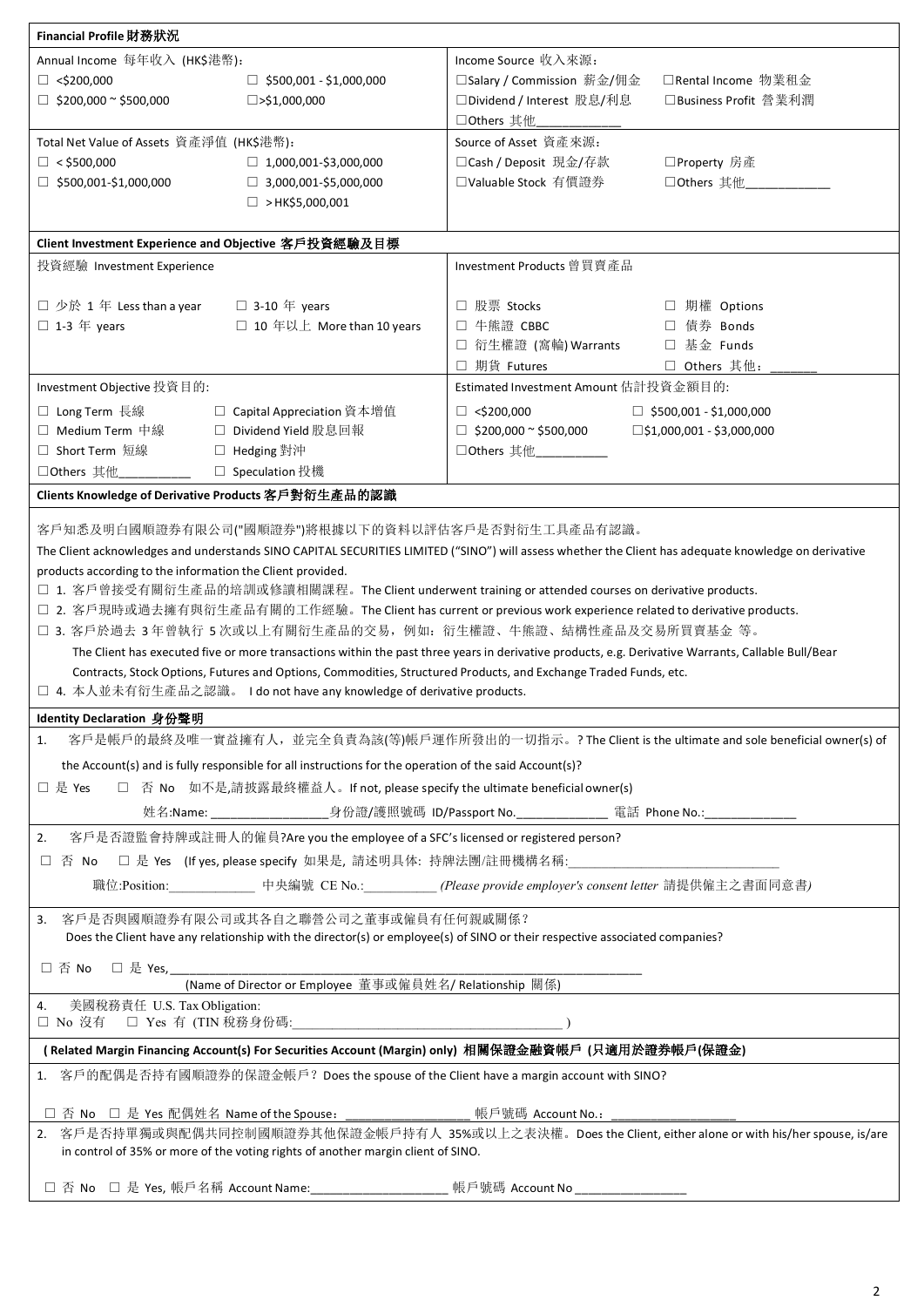| 收款銀行戶口 Receiving Bank Account (只供入數之用 For Fund Deposit Only) |                      |                             |                 |  |  |
|--------------------------------------------------------------|----------------------|-----------------------------|-----------------|--|--|
| Currency<br>貨幣                                               | Name of Bank<br>銀行名稱 | <b>Account Name</b><br>賬戶名稱 | A/C No.<br>賬戶號碼 |  |  |
| HKD                                                          |                      |                             |                 |  |  |
| <b>USD</b>                                                   |                      |                             |                 |  |  |
| <b>RMB</b>                                                   |                      |                             |                 |  |  |
|                                                              | .                    |                             |                 |  |  |

## **Personal Data** 個人資料

國順證券有限公司 ("國順證券")擬使用閣下的個人資料作直接促銷,為此須取得閣下的同意。通過簽署此開戶申請表格,你同意國順證券向你發放關 於財務、證券、投資的服務和產品的推廣資料。你亦同意國順證券與其集團公司分享閣下的個人資料作行銷用途。SINO CAPITAL SECURITIES LIMITED ("SINO") intends to use your personal data in direct marketing which requires your consent. By signing this account opening form, you agree to receive promotional and direct marketing information from SINO in respect of financial, insurance, securities, investment services and products SINO may offer. You further agree that SINO may share your personal data with its group companies for marketing purposes.

## **Acknowledgement and Execution by Client** 客戶確認及簽署

1.本人/吾等確認國順證券有限公司(下稱"國順證券")已按本人/吾等選擇的語言(英文或中文)提供了客戶協議書及風險披露聲明之副本。

2.本人/吾等謹此聲明在本開戶表格所提供之資料全部為真實、完整及正確,除非國順證券接到更改有關本開戶表格內容之書面通知,否則國順證券 有權完全依賴此等資料及聲明作一切用途。國順證券或其代理獲授權可隨時就核對本開戶表格資料事宜,與任何人包括本人/吾等之銀行、經紀或任 何信用機構進行諮詢。

3.本人/吾等現申請開立本人/吾等在本開戶表格頁首選擇之帳戶及服務類別。本人/吾等確認已閱讀並明白附上之國順證券有限公司客戶協議書〈該協 議書〉的所有有關條款並且接受及同意受可不時被修改的該協議書之條款所約束,本人/吾等在此以書面通知、及確認並授權國順證券行使在該協議 書內的全部常設授權。

4.本人/吾等向閣下申請開立證券買賣帳戶並同意遵守香港交易所及其他監管機構不時修訂以監管於香港交易所或其他交易所進行證券買賣之條例及 規則。

5.本人/吾等進一步確認國順證券已經邀請本人/吾等閱讀風險披露聲明,提出問題及徵求獨立的意見(如本人/吾等有此意願)。

6.本人/吾等已仔細閱讀、完全理解並同意接受及遵守客戶協議書內之個人資料收集聲明。

1. I/We, the undersigned client(s) hereby confirm that I/We have been provided the Client Agreement ("the Agreement") of SINO CAPITAL SECURITIES LIMITED ("SINO") and the Risk Disclosure Statement in a language of my/our choice(receipt of a copy whereof is hereby acknowledged by me/us).

2. I/We, the undersigned client(s) hereby confirm and represent that the information on this Account Opening Form is true, complete and correct. SINO is entitled to rely fully on such information and representations for all purposes, unless SINO receives notice in writing of any change. SINO or any of its agents is hereby authorized at any time to contact anyone, including my/our banks or any credit agency, for the purpose of verifying the information provided on this Account Opening Form.

3. I/We, the undersigned client(s) hereby apply to open the types of account(s) and service(s) which I/We choose on the front page of this Account Opening Form and confirm that I/We have read and understand the relevant provisions of the attached Client Agreement and accept and agree to be bound by the Agreement as the same may be amended from time to time, and I/We hereby give you notice in writing that I/we confirm and authorize SINO to exercise all the powers of the Standing Authorities under the Client Agreement.

4. I/We request you to open a Securities Trading Account ("the Account") and agree to abide by the rules and regulations of The Stock Exchange of Hong Kong Limited ("SEHK") or any other regulatory body(ies) as amended from time to time governing the purchase and sale of securities quoted on the SEHK or any other stock exchanges.

5. I/We, the undersigned client(s) further acknowledge and confirm that I/We have been invited by SINO to read the Risk Disclosure Statement, ask questions and take independent advice, if I/We wish.

6. I/We, the undersigned client(s) have carefully read, fully understood and agreed to accept and be bound by the Personal Information Collection Statement of the Agreement.

 $Date$  日期:

帳戶持有人(1)簽署 またま しょうしょう しょうしょう しゅうしょく 帳戶持有人(2)簽署

Account Holder(1) Signature Account Holder (2)Signature Account Holder (2)Signature

| A/C Name 客戶名稱                                                                                                                                                                                                                                                                                                                                                              |        | A/C Name 客戶名稱            |      |  |
|----------------------------------------------------------------------------------------------------------------------------------------------------------------------------------------------------------------------------------------------------------------------------------------------------------------------------------------------------------------------------|--------|--------------------------|------|--|
| Signature of Witness<br>見證人簽署                                                                                                                                                                                                                                                                                                                                              |        | Name of Witness<br>見證人姓名 |      |  |
| SIGNING ARRANGEMENT 簽名安排(For Joint Account Only. 只適用於聯名帳戶)                                                                                                                                                                                                                                                                                                                 |        |                          |      |  |
| 此帳戶可根據以下指示方式操作(請在適當空格加): The Account can be operated under the instruction of (please tick the appropriate box):                                                                                                                                                                                                                                                           |        |                          |      |  |
| 兩位帳戶持有人的指示<br>□ Either one of the account holder; or 任何一位帳戶持有人的指示<br>$\Box$ Both account holders                                                                                                                                                                                                                                                                           |        |                          |      |  |
| Declaration by Licensed Staff 持牌職員聲明:                                                                                                                                                                                                                                                                                                                                      |        |                          |      |  |
| 本人,以持牌人士身份,確認本人已按照上述客戶所選擇的語言提供風險披露聲明之副本及邀請客戶閱讀該風險披露聲明、提出問題及徵求獨立意見<br>(如客戶有此意願)。I, a registered person, declare that I have provided the above client with a copy of the Risk Disclosure Statement in a language of the<br>Client's choice and invited the client to read the Risk Disclosure Statement, ask questions and take independent advice if the client so wishes. |        |                          |      |  |
| Signature of Licensed Person                                                                                                                                                                                                                                                                                                                                               | CE No. | Name of Licensed Person  | Date |  |
| 持牌人士簽署:                                                                                                                                                                                                                                                                                                                                                                    | 中央編號:  | 持牌人士姓名:                  | 日期:  |  |